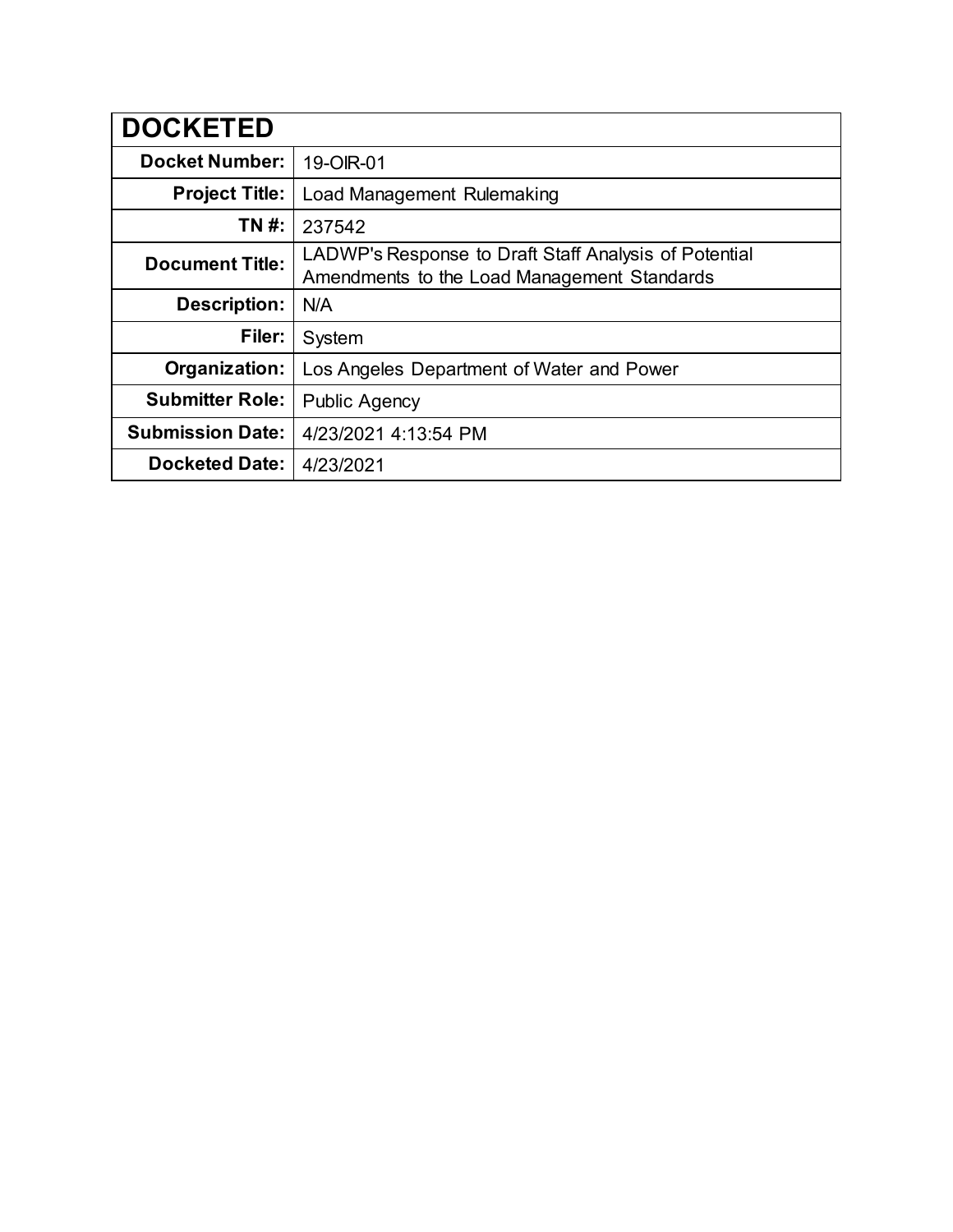Comment Received From: Los Angeles Department of Water and Power Submitted On: 4/23/2021 Docket Number: 19-OIR-01

# LADWP's Response to Draft Staff Analysis of Potential Amendments to the Load Management Standards

Additional submitted attachment is included below.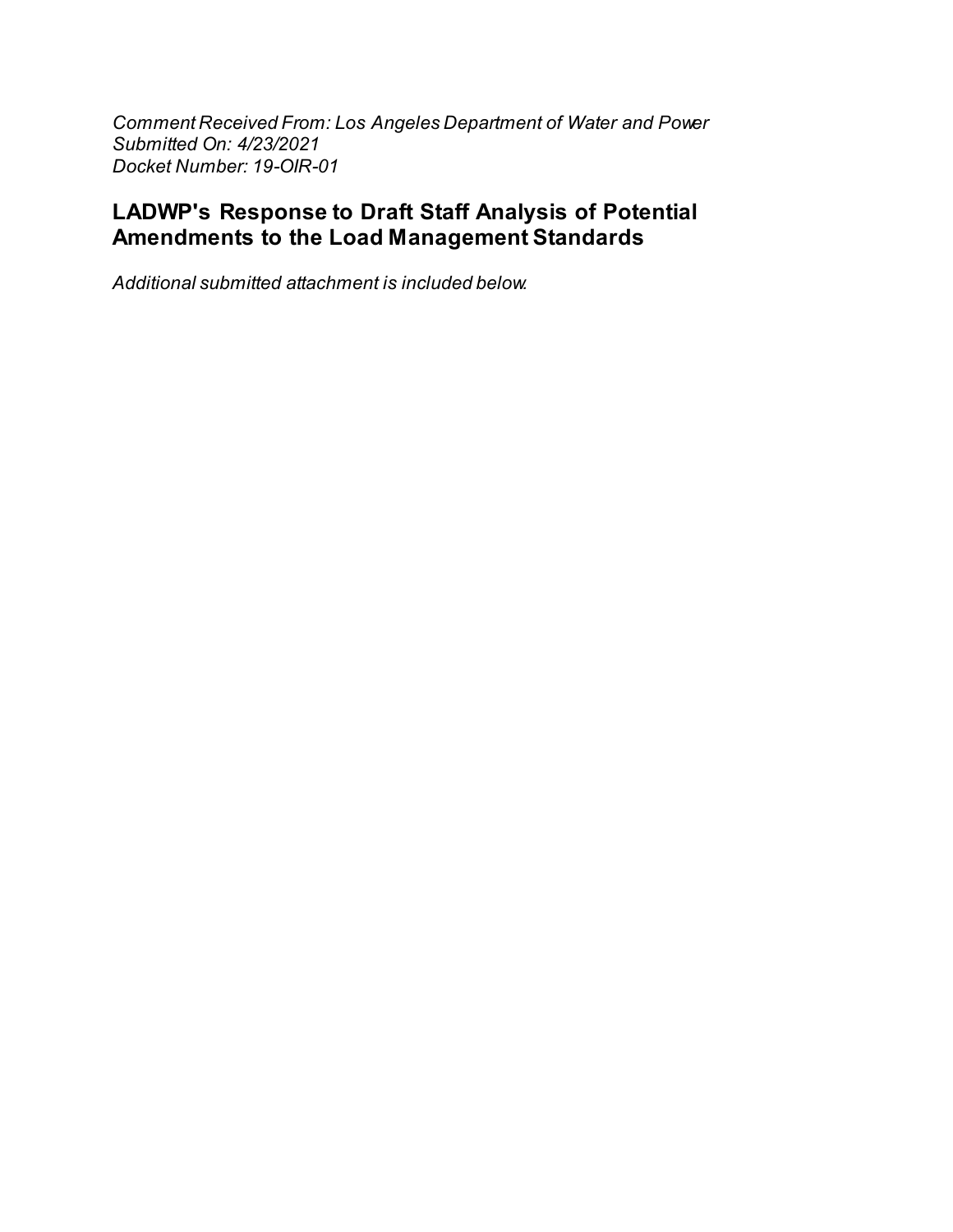#### **BEFORE THE STATE OF CALIFORNIA ENERGY RESOURCES CONSERVATION AND DEVELOPMENT COMMISSION**

 $\lambda$ 

) )

In the matter of:  $\qquad \qquad$  )

Load Management Rulemaking (2002)

Docket No. 19‐OIR‐01

April 12, 2021 Workshop RE: Draft Staff Analysis of Potential Amendments to the Load Management Standards

**COMMENTS FROM THE LOS ANGELES DEPARTMENT OF WATER AND POWER TO THE CALIFORNIA ENERGY COMMISSION ON DRAFT STAFF ANALYSIS OF POTENTIAL AMENDMENTS TO THE LOAD MANAGEMENT STANDARDS**

> Simon Zewdu Director of Regulatory Compliance and Specifications Los Angeles Department of Water and Power 111 North Hope Street, Suite 819 Los Angeles, CA 90012 Telephone: (213) 367-2525 Email: [Simon.Zewdu@ladwp.com](mailto:Simon.Zewdu@ladwp.com)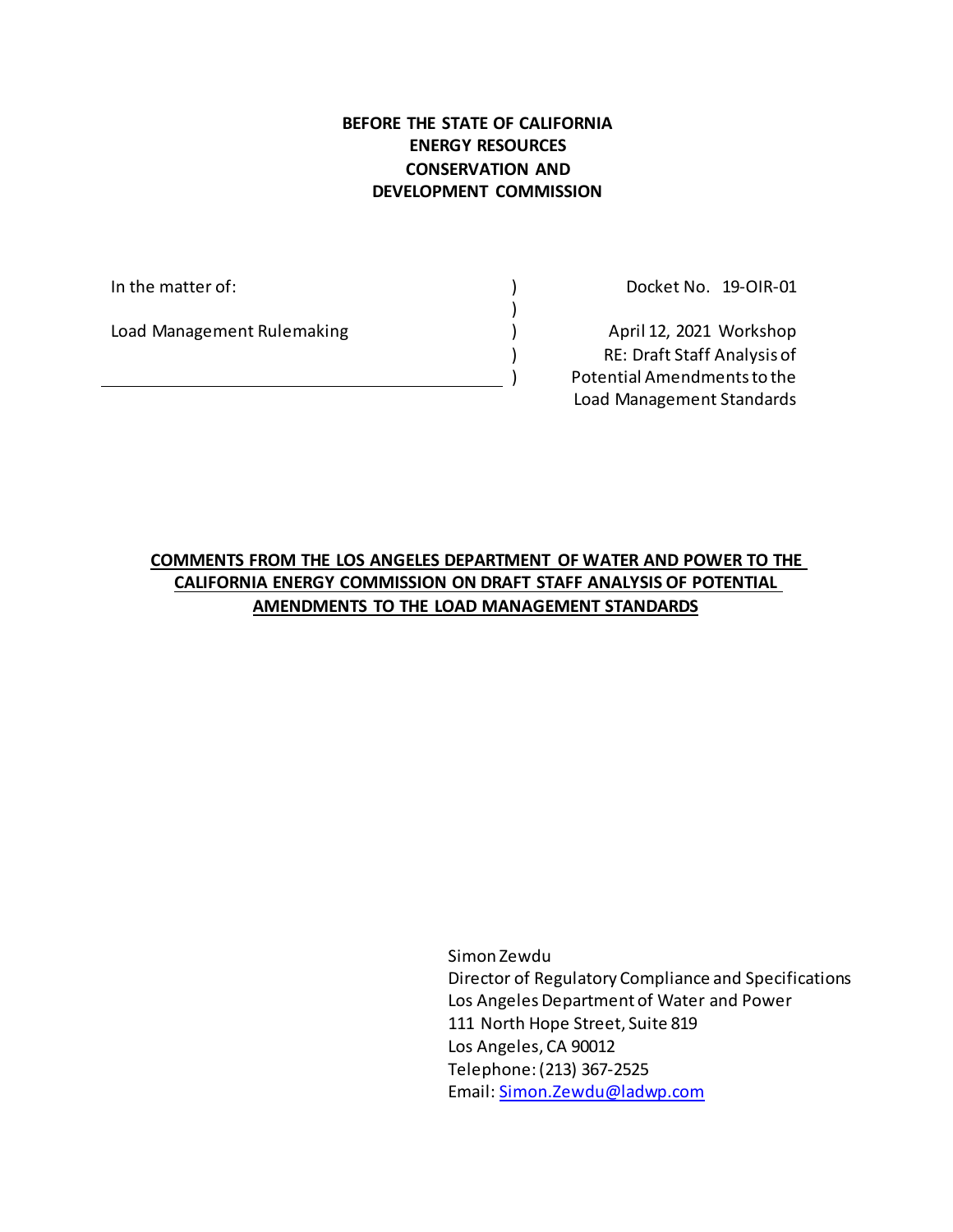#### **BEFORE THE STATE OF CALIFORNIA ENERGY RESOURCES CONSERVATION AND DEVELOPMENT COMMISSION**

)

) )

In the matter of:  $\qquad \qquad \qquad$  )

Load Management Rulemaking (2002)

Docket No. 19‐OIR‐01

April 12, 2021 Workshop RE: Draft Staff Analysis of Potential Amendments to the Load Management Standards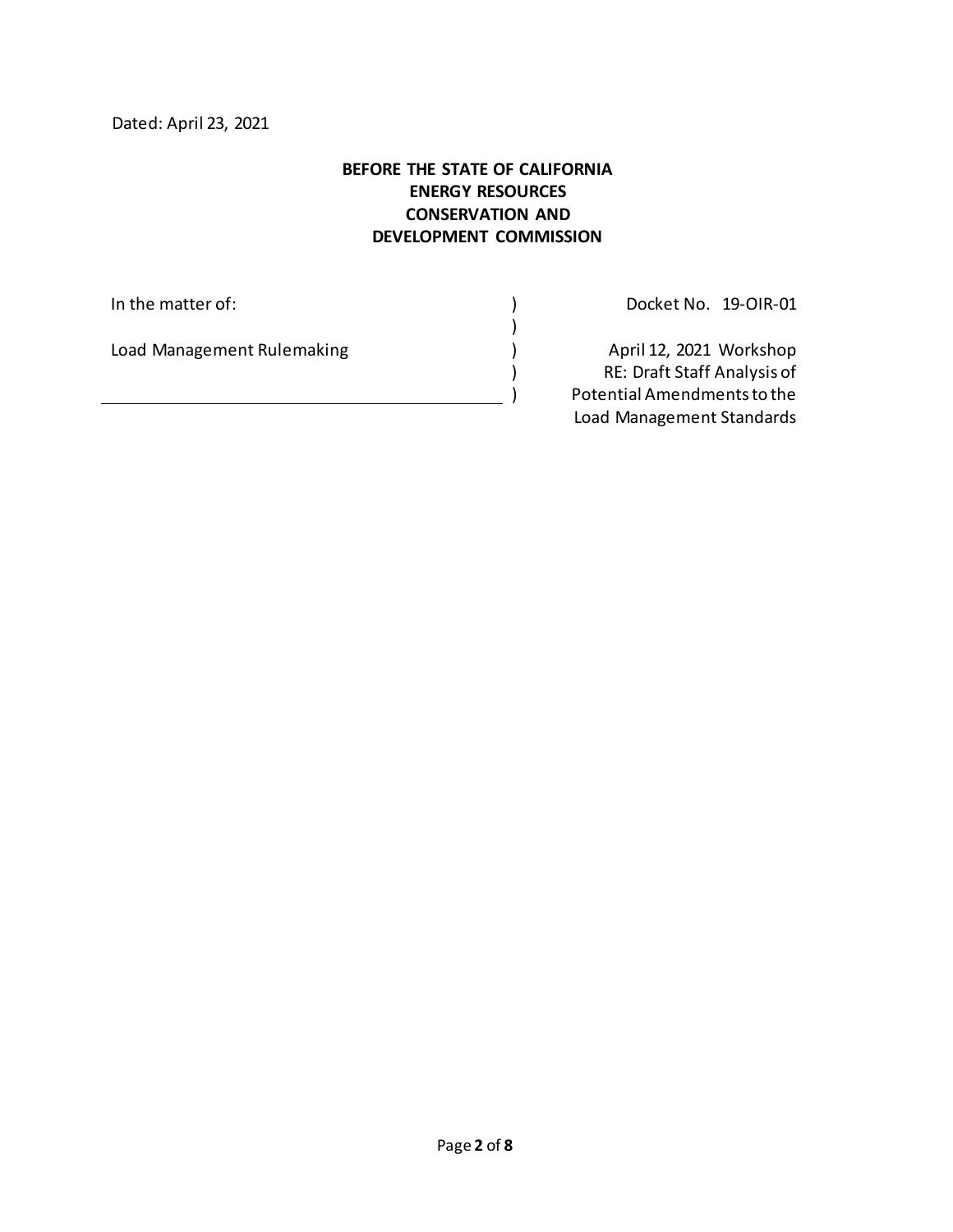#### **COMMENTS FROM THE LOS ANGELES DEPARTMENT OF WATER AND POWER TO THE CALIFORNIA ENERGY COMMISSION ON DRAFT STAFF ANALYSIS OF POTENTIAL AMENDMENTS TO THE LOAD MANAGEMENT STANDARDS**

#### **INTRODUCTION**

Los Angeles Department of Water and Power (LADWP) appreciates the opportunity to provide comments to the California Energy Commission (Commission) in follow-up to the April 12, 2021, Workshop on Draft Staff Analysis of Potential Amendments to the Load Management Standards (CaliforniaCode of Regulations Title 20 §§ 1621, 1623).

The City of Los Angeles (City of LA) is a municipal corporation and charter city organized under the provisions set forth in the California Constitution. LADWP is a proprietary department of the City of LA, pursuant to the Los Angeles City Charter, whose governing structure includes a mayor, a fifteen‐member City Council, and a five‐member Board of Water and Power Commissioners (Board). LADWP is the third largest electric utility in the state, one of five California Balancing Authorities, and the nation's largest municipal utility, serving a population of over four million people within a 478 square mile service territory that covers the City of LA and portions of the Owens Valley. LADWP exists to support the growth and vitality of the City of Los Angeles, its residents, businesses and the communities we serve, providing safe, reliable and cost-effective water and power in a customer-focused and environmentally responsible manner.

Considering that, within LADWP's service territory, the Board of Water and Power Commissioners and the Los Angeles City Council are the sole authorities that can set rates by ordinance for electric services in accordance with the Los Angeles City Charter, LADWP respectfully requests for a clarification on the extent of the Commission's authority to enforce compliance with the proposed Load Management Standards. LADWP believes that submitting a specific rate structure with certain required parameters is a core aspect of the rate setting process, therefore LADWP encourages more discussion on the proposed rate requirements and how they correlate with rate jurisdiction of the Board of Water and Power Commissioners and the Los Angeles City Council.

Regarding §§ 1621 and 1623, LADWP remains fully committed to supporting the Commission's objective to promote California's leadership toward a 100 percent clean energy future and addressing climate change. In pursuing its renewable objectives, LADWP recognizes the opportunities, as well as the unique challenges, presented by the integration ofrenewable resources into its grid. In addition, LADWP recognizes the importance of the role load management strategies will play in meeting these clean energy goals.

Page **3** of **8** Enabling customers to automate end‐use load management would require that LADWP offer a robust load management framework. As a publicly owned utility (POU), LADWP strives to develop its load management framework which will be subject to budgetary constraints, current and future rate-setting policies, and limitations on resources required to develop said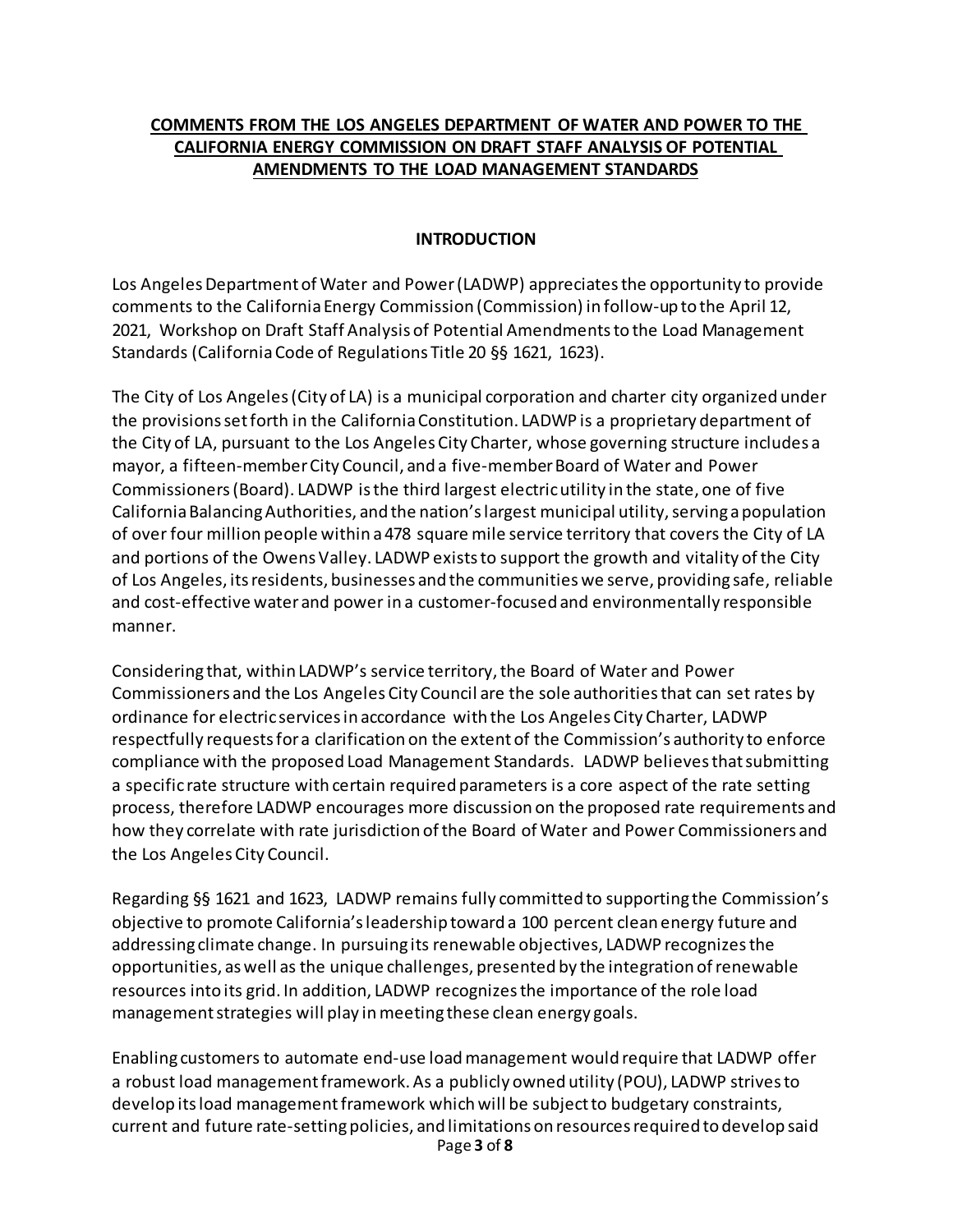framework. In doing so, LADWP must thoroughly assess the feasibility of implementing the desired load management features.

LADWP foresees a myriad of hurdlesto meet the currently proposed standards. Core concerns regarding the draft staff analysis and its proposed amendments include existing challenges in establishing the necessary Advanced Metering Infrastructure (AMI) and associated infrastructure; customer equity; and cost effectiveness. Addressing these core concerns is an essential first step prior to LADWP implementing any load management strategy.

LADWP would also like to reiterate its previous comments, submitted on March 16, 2020. Some of the concerns identified in these previous comments include: clarifying the Commission's rate-making authority; customer adoption; and the POU business model. In addition, LADWP supports the view expressed in the California Municipal Utility Association's comments for this staff analysis.

#### **SPECIFIC COMMENTS**

## **I. CORE CONCERNS WITH THE DRAFT STAFF ANALYSIS OF POTENTIAL AMENDMENTS TO THE LOAD MANAGEMENT STANDARDS**

#### **A. AMI CHALLENGES**

A prerequisite for the implementation of marginal cost rates is the establishment of AMI and associated infrastructure. Accordingly, in 2013, LADWP engaged in a pilot project to install a limited number of AMI meters in its service territory. The initiative, while valuable in advancing LADWP's understanding of its AMI requirements, encountered issuesin establishing a reliable communication network, which prevented LADWP from obtaining meter data in a timely manner.

Building upon lessons learned from the previous AMI pilot project, LADWP has begun an initiative to install the necessary communication infrastructure and a limited quantity of AMI meters which will lay the groundwork for a distribution automation system. Upon the successful implementation of this initial phase, LADWP will consider scalingup the deployment of these AMI meters to its approximately 1.5 million electric meters across its service territory, which will require several additional yearsto accomplish.

As LADWP moves forward with this initiative, it is important to account for the supporting systems and workforce necessary to realize an automated, complete, and functional AMI.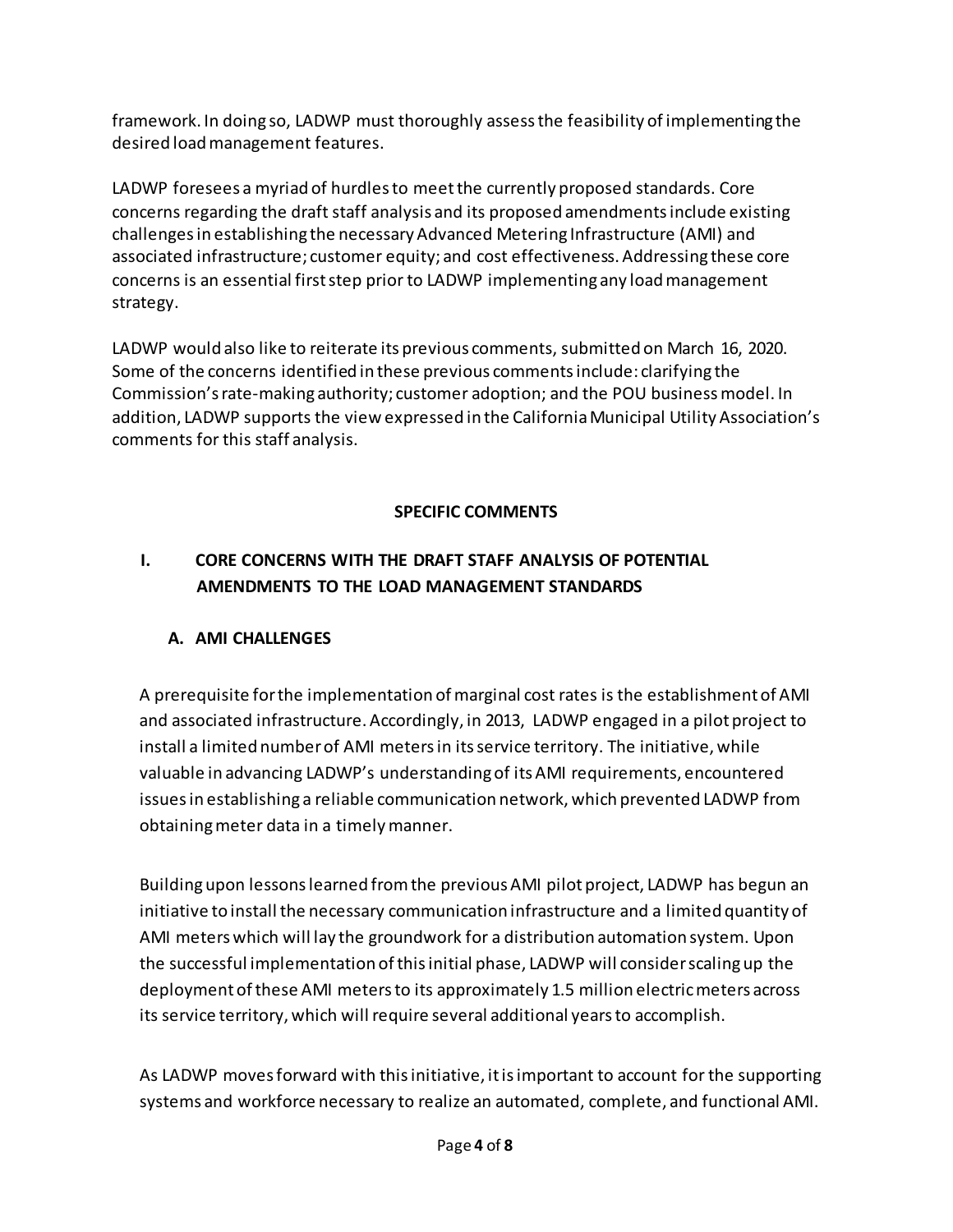In addition, a meter data management system will be needed to centralize the collection of data from the meters and facilitate the validation and utilization of that data. Furthermore, this will require a significant transition of LADWP's workforce and implementation of change management activities to establish skilled personnel who will interface with the meter data management system. This will undoubtedly require more discussion to address specific labor and workforce development challenges.

## **B. CUSTOMER EQUITY**

While LADWP understands that making these programs voluntary may help address equity issues, it is also important to note that smart meterand communication infrastructure, including meter management and billing systems, and supporting workforce need to be established before LADWP can effectively engage in the proposed Load Management Standards. Equity needs to be considered as part of the resulting rate increases and mechanisms for recovering significant expenditures associated with these required foundational activities. In doing so, LADWP needs to show the net benefits of these expenditures across its entire rate base given that approximately 47% of the City of Los Angeles is made up of disadvantaged communities and 18% of the total population are low-income residents. To that end, LADWP requeststhat the Commission staff explore and provide guidance on the equitable implementation of such cost intensive efforts associated with the proposed Load Management Standards, considering LADWP's service territory and its customer base.

# **C. COST-EFFECTIVENESS**

The draft staff analysis provides a CAISO-based cost-effectiveness analysis that, while highly insightful and compelling, contains assumptions that may not extend to LADWP's service territory. The assumptions leading to the following derived values would likely have to be re-evaluated foran LADWP-centric scenario:

- The \$110/MWh levelized cost of storage (LCOS) for battery
- The \$14 million Net Present Value of the cost of LMS over 15 years
- The \$81 million Net Present Value of the cost reduction achieved by end-use or "BTM" battery charging optimization

Regarding the LCOS of Battery value, the basis of CEC staff's cost analysis was the installation of new utility-scale battery at a cost of \$110/MWh. LADWP believes that additional opportunities exist to reduce these costs by looking towards real-world examples of hybrid solar plus storage facilities. For instance, the case study of LADWP's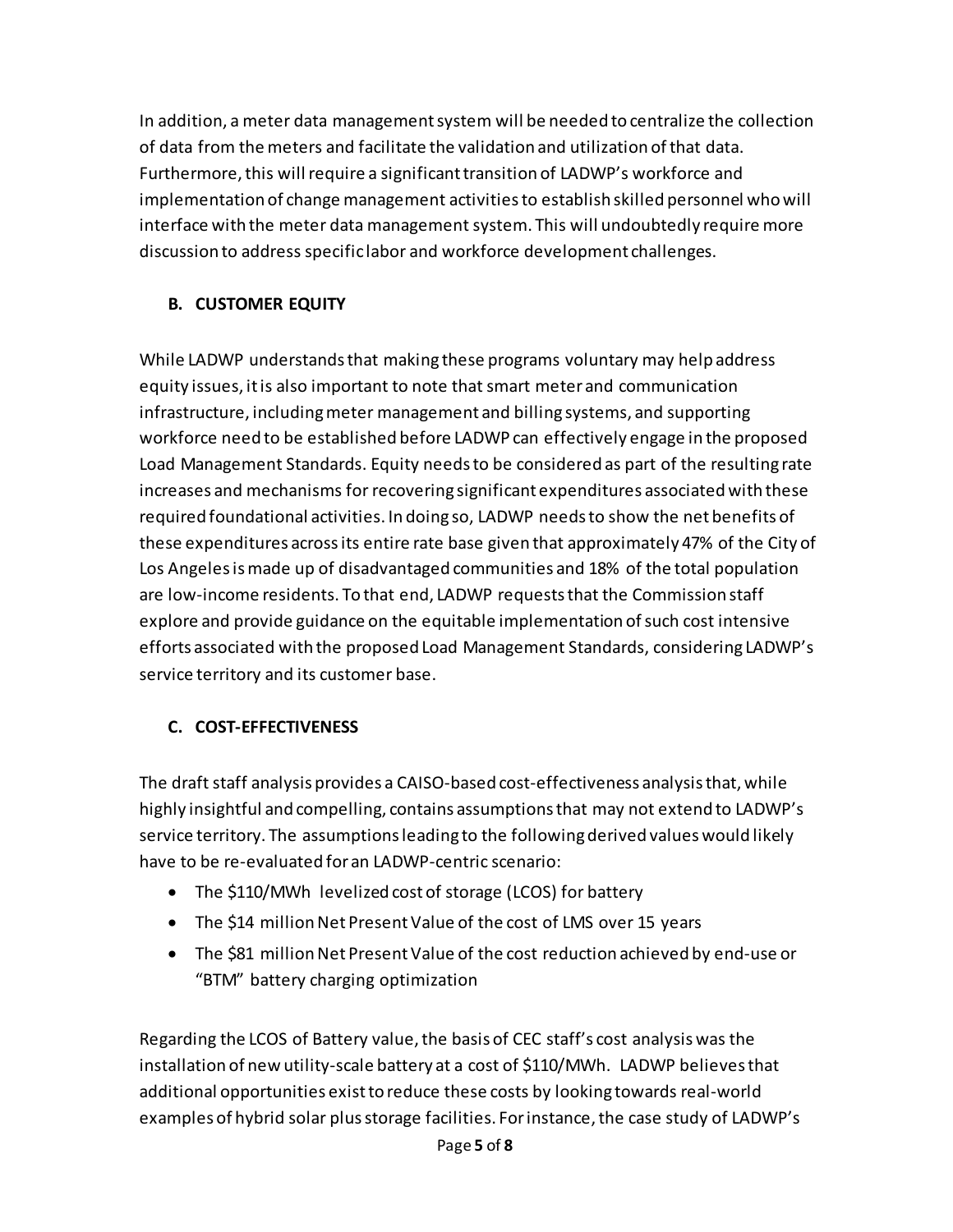solar plus storage Eland project, which consists of 400 MW of solar PV paired with 1,200 MWh of battery storage, has an estimated levelized cost of approximately \$39/MWh. In addition, even more cost-effective alternatives may exist, such as the installation of new utility-scale wind or solar generation capacity. In this case, LADWP questions the basis for selecting combined solar plus storage as the default baseline for cost-effectiveness analysis given its high LCOS. LADWP recommends that the Commission considerthe lower rates that POUs are paying in the marketplace as a default baseline for analyzing cost-effectivenessfor use by POUs.

LADWP also noted various concerns for the \$14 million estimated cost of proposed Load Management Standards. LADWP believes that this figure is highly underestimated. LADWP noted specific concerns with the proposed cost estimates associated with Billing Systemupgrades and Rates Reporting.

The development and implementation costs for Billing System upgrades and Rates Reportingwere estimated to be \$3.75 million and \$150,000, respectively, for all five utilities combined. As a point of comparison for billing systems, recent LADWP contracts for billing system upgrades have exceeded the \$3.75 million figure by over an order of magnitude. Implementing real-time rates as proposed in the Load Management Standards would require LADWP to perform a complete overhaul of its billing system to accommodate marginal cost rates, which would further exceed these cost estimates. For rates reporting, LADWP roughly estimates a cost of \$2 million to cover the cost of service study, unbundling its current rates, studying stranded generation costs, rate design, rates reporting, and other related items. Revising the cost estimates associated with these two elementssignificantly increasesthe estimated cost and the resulting LCOS of LMS.

One significant cost elementthat was not captured in the cost-effectiveness analysis was that of potential cybersecurity investments. The implementation of the proposed Load Management Standards will rely on communication infrastructure with nodes throughout each utility's service territory and create a statewide network of potentially millions of endpoints responding to common signals. Bad actors could attempt to exploit any component of the developed infrastructure for purposes such as manipulation and disruption. Ensuring the security of this infrastructure from cyber-attacks would require significant investments from utilities, the Commission, and Automation Service Providers alike, which would further inflate the cost estimates used in the cost-effectiveness analysis.

The staff analysis identified an \$81 million cost reduction achieved via end-use or "BTM"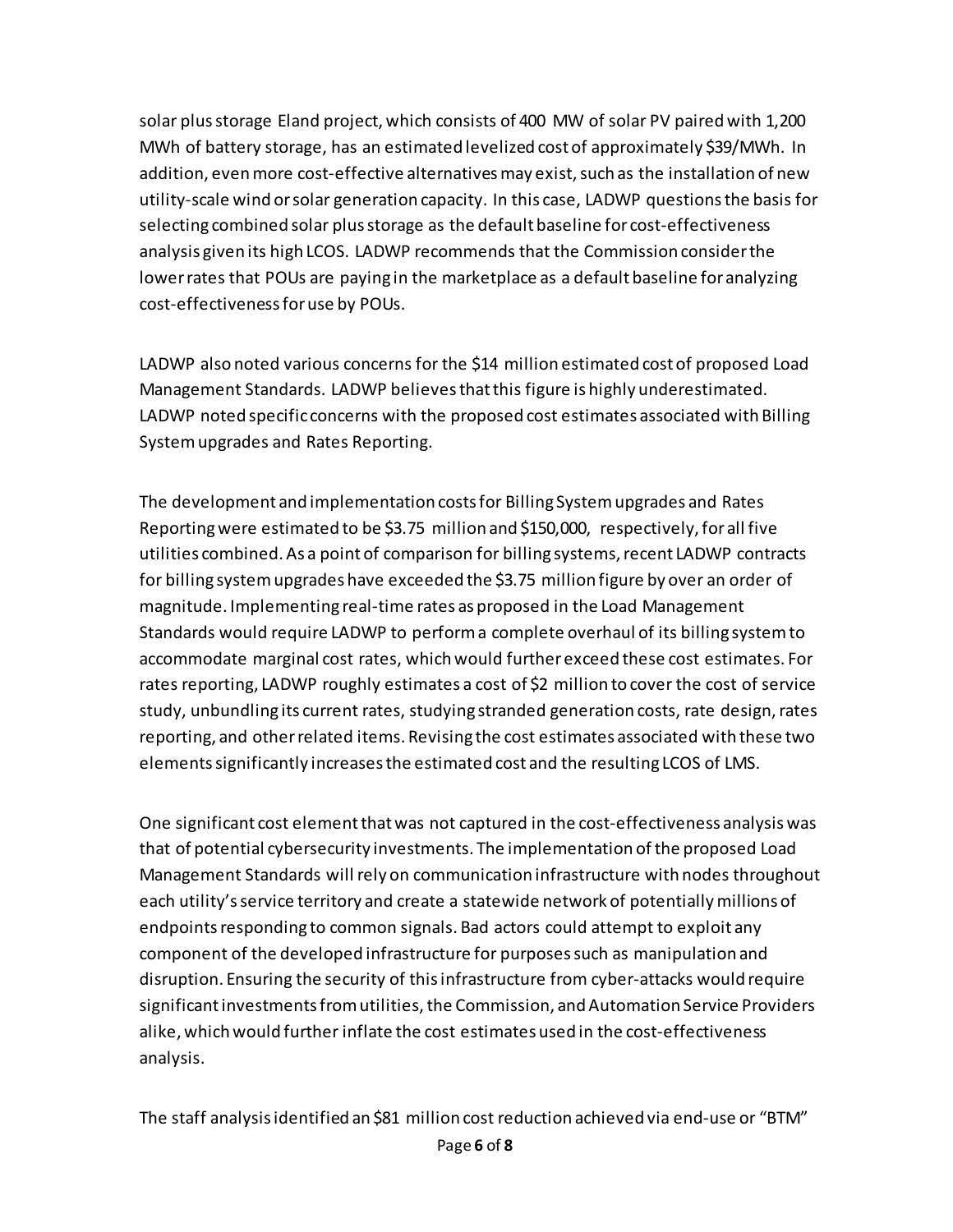battery charging optimization. However, as the analysis was performed for the CAISO Balancing Authority Area, the same cost reduction may not hold true for LADWP's Balancing Authority Area. For example, the analysis assumes a \$34.60/MWh benefit associated with avoiding renewable curtailments in CAISO's footprint; such an assumptionmay not apply to LADWP. Therefore, LADWP strongly encourages the Commission staffto perform additional studies incorporating Balancing Authority specific assumptions. LADWP looks forward to engaging with Commission staff in performing such studies.

### **II. SUMMARY**

LADWP has various ongoing initiatives to transform its power system to incorporate clean energy resources, expand its successful energy efficiency programs, and the major redesign and overhaul of its vast transmission system to ensure the reliable delivery of powerto its customers. For example, LADWP'slandmark LA100 study aimsto identify a range of options to attaining 100% clean energy, while its Clean Grid LA project gathers the output of the study as well as stakeholder input to develop a plan for implementation. These initiatives aim at charting the path towards a 100% clean energy future while considering the unique aspects of LADWP's service territory and geographic location.

In general, LADWP recommends the proposed Load Management Standards be less prescriptive and more flexible to accommodate the unique circumstances, limitations, and challengesfaced by each utility. LADWP sees load management as an important part of a larger cohesive strategy to obtaining a 100% clean energy future. As such, LADWP has taken the first steps to advance AMI and the necessary communication infrastructure and support systems. In implementing these foundational pieces and any subsequent load management program, LADWP must consider the impacts to its customers and ensure these programs and any associated costs are just and equitable. In doing so, it is critical to consider the costeffectiveness of load management as it applies specifically to LADWP. LADWP looks forward to engaging with Commission staff to further discuss these matters.

# **III. CONCLUSION**

LADWP is grateful for the opportunity to participate in the rulemaking process and looks forward to continue working with California Energy Commission to help shape effective regulations that will benefit the health, safety, and security of all California residents. If you have any questions, please contact me at (213) 367-2525, or Mr. Scott Hirashima at (213) 367-0852.